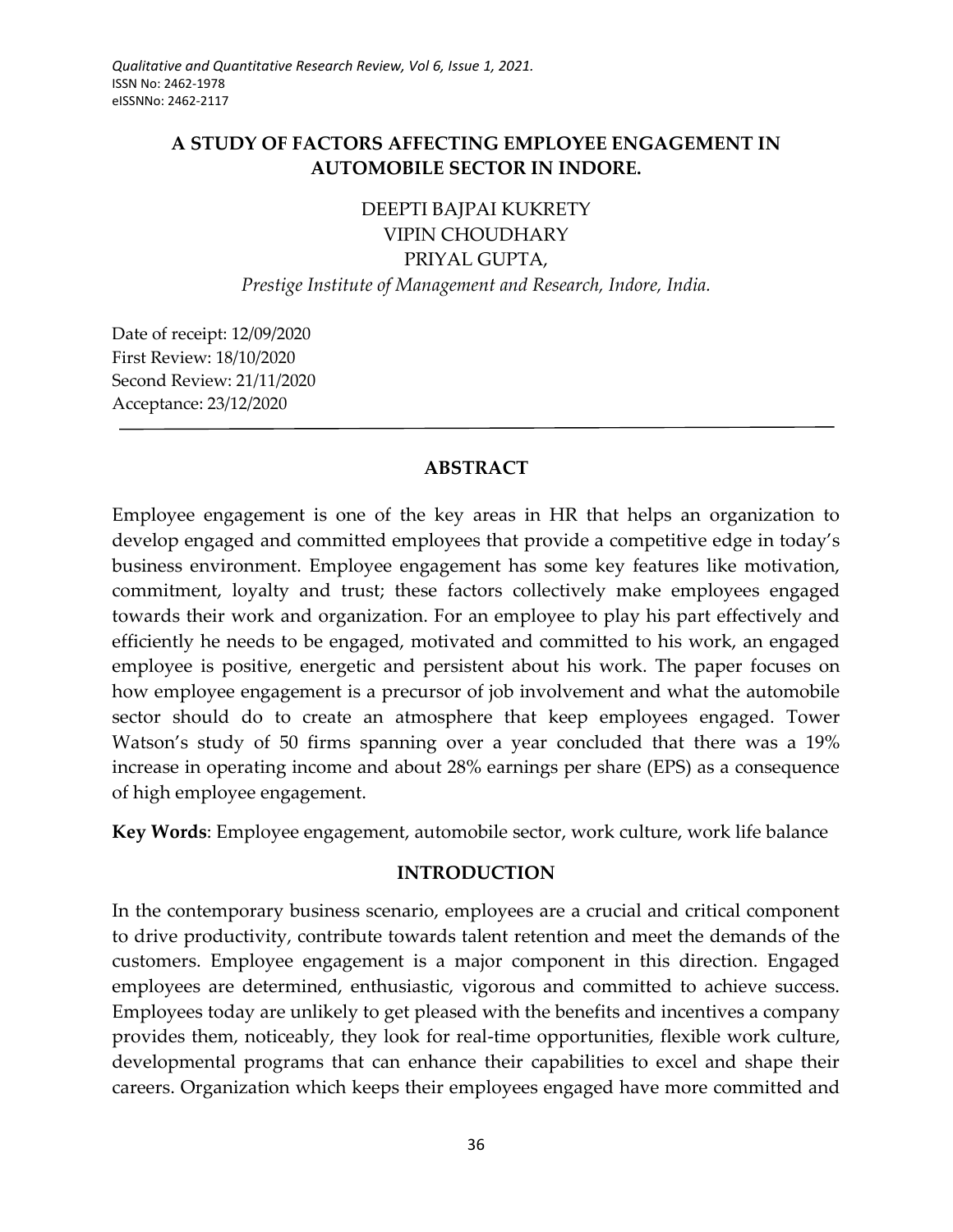satisfied employees. This in turn, facilitates better services and more productivity which leads to high customer satisfaction. All these factors are likely to increase sales and yield higher profits that lead to increased shareholder's wealth. As the former Campbell's Soup CEO, Doug Conant, once said, "To win in the marketplace you must first win in the workplace.

## **Employee Engagement**

The term first came into view in management theory in 1990s and has since become a part of management practice. Over the course of its evolution employee engagement became synonymous with employee satisfaction and employee experience. William Kahn, first author who defined employee engagement as "The harnessing of organization members' selves to their work roles; in engagement, people employ and express themselves physically, cognitively, and emotionally during role performances".

### **Trends in Employee Engagement:**

- Non-monetary benefits & perk becomes more attractive and motivates employees to outperform.
- Employees are looking for agile and flexible working environment.
- Employees want to work in organization where they can make difference with their work and can fulfill corporate social responsibility.
- Organizational culture should be flexible, transparent, flatter hierarchy and employee involvement in decision making process.
- Challenging assignments and continuous growth opportunities.

## **Automobile sector in India**

The first car that dashed on Indian roads as early as 1857 and the first Indian to own a car was JamshedJi Tata in 1901. In 1942, at the time of pre-independence era, Hindustan Motors was the first company to manufacture automobiles in India. The automobile sector formally commenced its operations in 1952 when the Government appointed its first tariff commission with the aim of expanding the industry. In the same year, passenger cars were also introduced in the country and automobile leaders like Hindustan Motors, Premier Automobiles and Standard Motors also came into the limelight. In mean time, insurance for vehicles was made compulsory with the passing of Motor Vehicles Act, 1988. Post liberalization India has seen huge FDIs from companies like Toyota, Suzuki and Hyundai.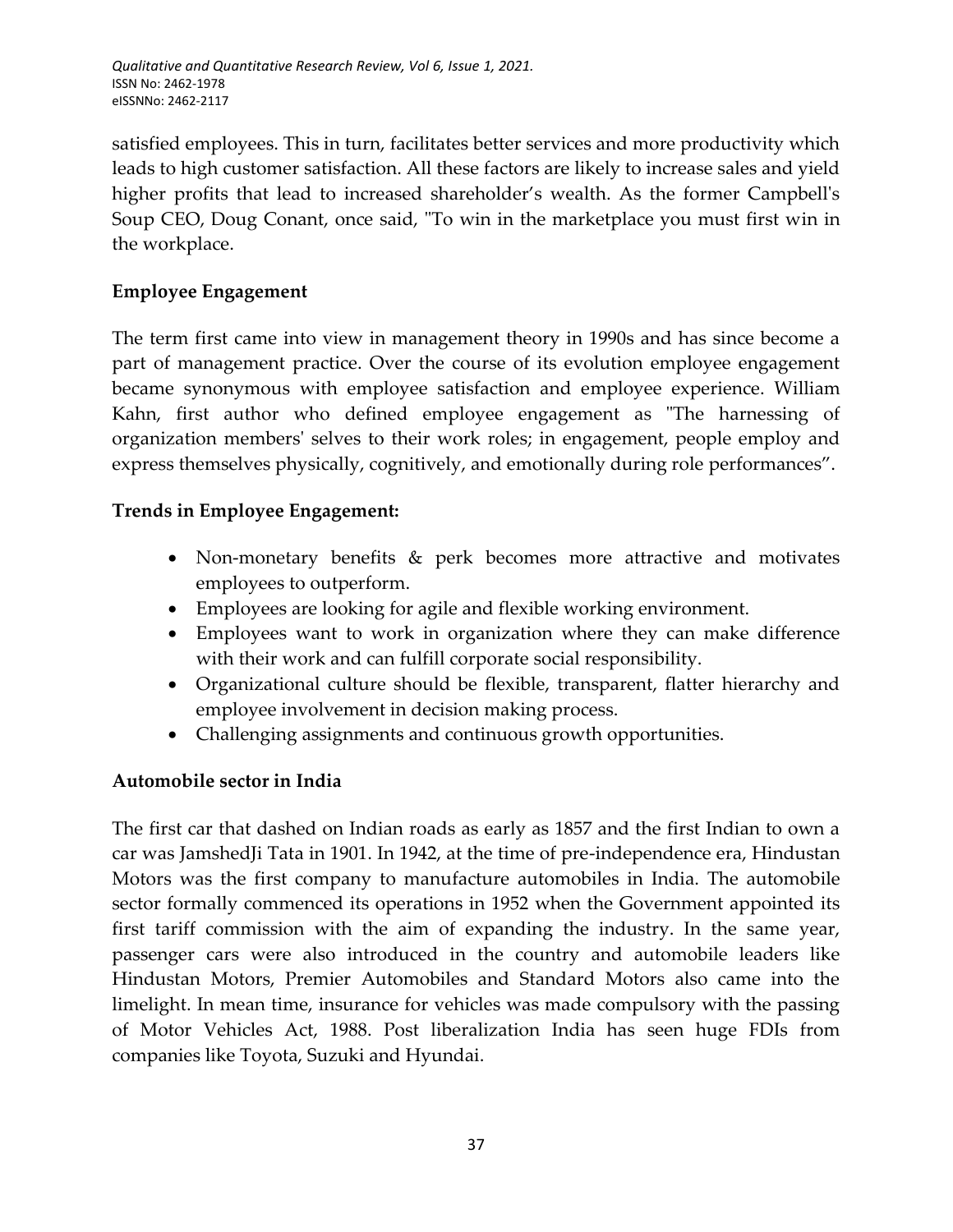*Qualitative and Quantitative Research Review, Vol 6, Issue 1, 2021.* ISSN No: 2462-1978 eISSNNo: 2462-2117

Maruti Suzuki was the first company to export the vehicles to the major European markets in 2000s. During the same decade, to control and reduce the menace of pollution The Government of India introduced mandatory emission norms. Based on European norms, government introduced standards for emissions and pollution control known as Bharat Stage for major Indian cities. Currently, Delhi (NCR), Mumbai, Kolkata, Chennai, Bangalore, Hyderabad, Ahmedabad, Pune, Surat, Kanpur, Lucknow, Solapur, and Agra are the cities under the implementation of Bharat Stage IV. Over the years, India has come forward as a hub for automakers and the Indian market has seen tremendous growth and advancement with more competitors entering the domestic market and setting up their manufacturing units in the country. India is one of the largest markets of automobiles in terms of production and sales worldwide, ranked 4<sup>th</sup> in manufacturing cars and  $7<sup>th</sup>$  in manufacturing commercial vehicles as per 2019 reports. India witnessed a growth of 6.26% with the production of 30.91 million vehicles in 2019 and expected to grow as the third largest manufacturer of passenger vehicles by 2021 worldwide. Indian automotive sector is world's largest manufacturer of tractors, second largest in bus manufacturing and third largest in manufacturing trucks.

#### **REVIEW OF LITERATURE**

Sirota, Mischkind & Meltzer (2005) conducted a study on 920000 employees from 28 MNCs to understand the impact of engaged employees and concluded that share prices rose by 16% as compared to industry prices when employees are motivated, enthusiastic and engaged.

Chamorro-Premuzic, Garrad & Elzinga (2018) in their study conducted 114 individual surveys on 45000 employees to understand degree to which people differ in engagement because of their personality traits and the result was 50% of variability in engagement can be predicted by personality. They therefore, suggested management to focus on what employees think about the organization and consider EQ and selfawareness as the critical factors.

Buhlam & Thomas H. Lee (2019), conducted a study in the healthcare sector to understand how the patients' experience and employee engagement are correlated. When a patient receives better services and polite behavior from staff the business outperforms because staff is responsible for providing good experience to the patients. The results showed that every 5 point rating increases 1% of organizations profit margins and shows improvement in the perception and experience of both patient and caregivers/staff.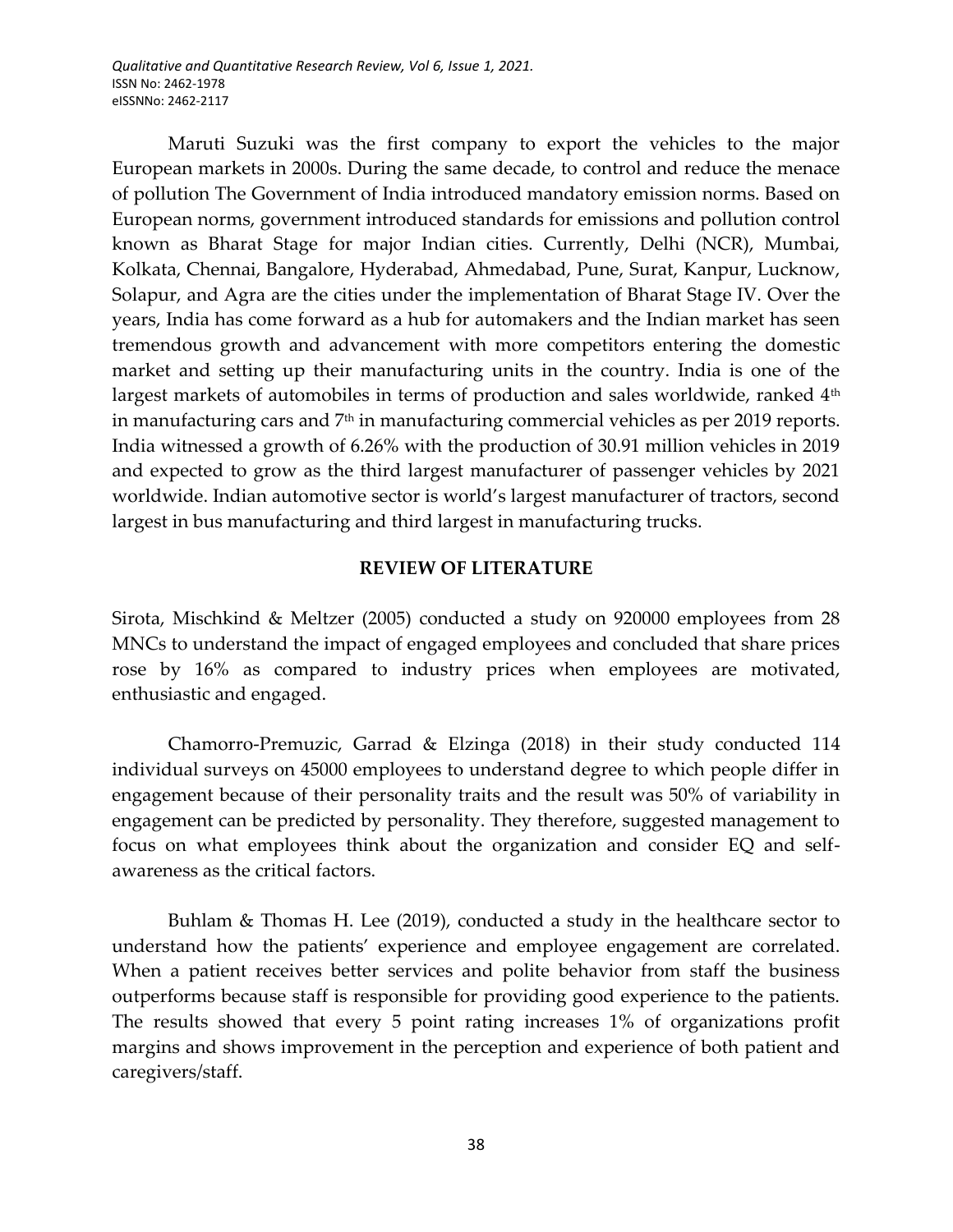Zenger & Folkman (2017), in their study of  $360^{\circ}$  assessment conducted on 60000 leaders to understand their ability to manage business results & engagement simultaneously found that 13% leaders actually fit the profile. The results showed that young leaders are more likely to manage effectively compared to adult or older ones. Lakshminarayanan & Ezhilarasi (2017), in their study concluded that employee engagement has been a key pillar towards employee retention, employee productivity and uplifting creativity among the employees. Companies that focus on employee engagement have demonstrated higher performance and growth. Effective communication, reward and recognition and career development opportunities are few factors that underline employee engagement.

Joshi & Sodhi (2011), propounded in their study that continuous and clear communication, challenging assignments and working autonomy have been the front seat drivers in employee engagement. These factors motivate employees to work diligently while keeping them self-engaged.

Goyal, Gupta & Rastogi (2013), the study states that organizational behavior (culture, team dynamics, and relationships) have a pivotal role in engaging employees. A positive and supportive workplace culture along with fair team dynamics boost the engagement levels of the employees.

## **RATIONALE OF THE STUDY**

In the last decade, The Indian automobile industry has undergone multiple shifts in working culture due to increase in competitiveness, technological advancements, new entrants in the market and shift in consumer behavior. Due to this shift, the organizations are at war for talent- talent acquisition, talent engagement and talent retention.

It has been observed that talent engagement is the foundation for both acquisition and retention. Given such a dynamic landscape, the study aims to determine the factors critical to talent engagement (employee engagement) in automobile industry understanding how the companies are managing and engaging their workforce and outperforming.

## **OBJECTIVE OF THE STUDY**

**1.** To determine factors related to employee engagement in the automobile sector.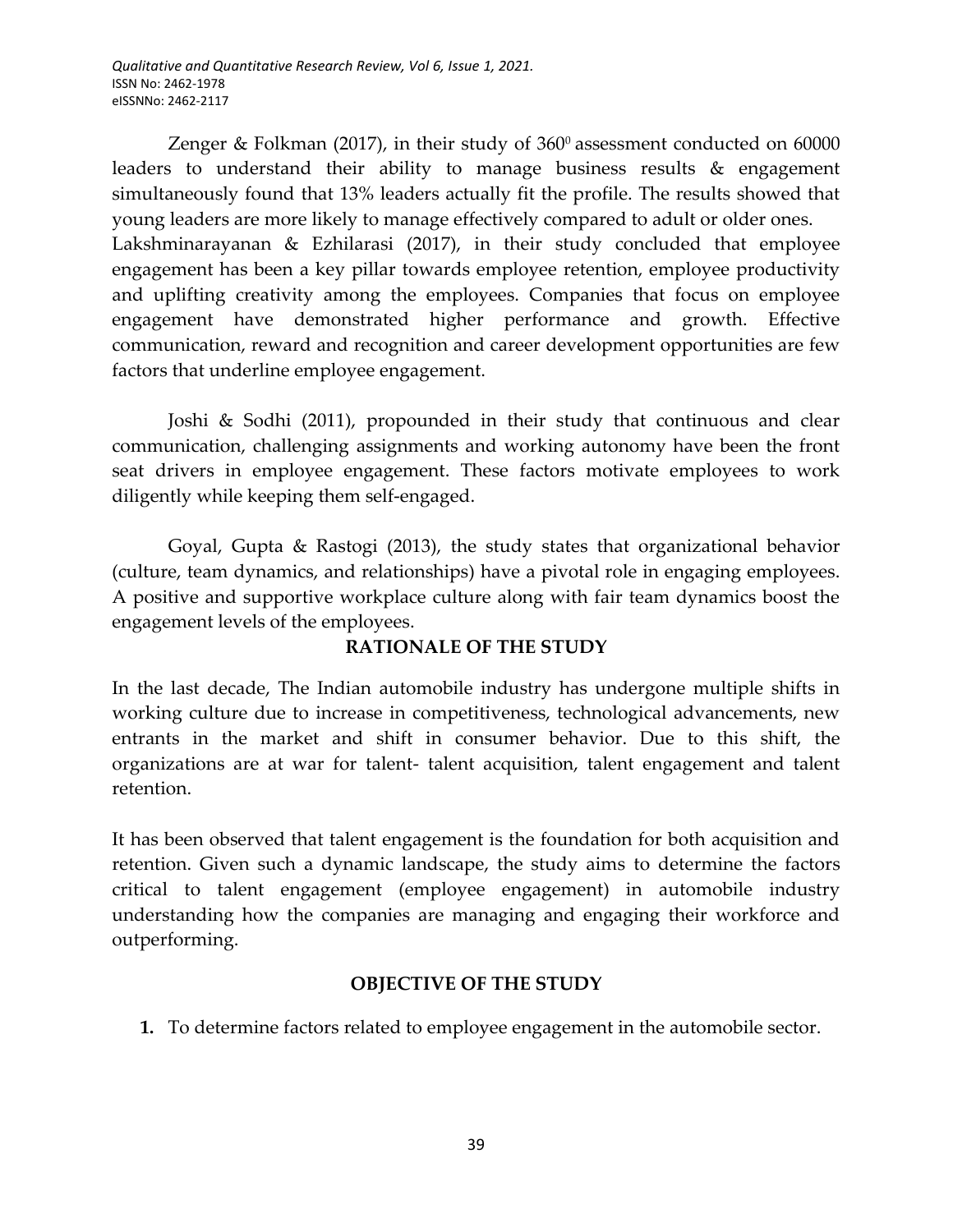### **RESEARCH METHODOLOGY**

**The Study:** The study is exploratory in nature that aims to identify the factors that determine employee engagement in Automobile Sector.

**The Sample:** Non- Probability Judgment sampling technique was used for data collection. Non-probability sampling is defined as a sampling technique in which the researcher selects samples based on the subjective judgment of the researcher rather than random selection. Non-probability sampling is a sampling method in which not all members of the population have an equal chance of participating in the study, unlike probability sampling. Within non probability sampling the study used purposive or judgmental sampling for selection of respondents. In the judgmental sampling method, researchers select the samples based purely on the researcher's knowledge and credibility. In other words, researchers choose only those people who they deem fit to participate in the research study. A final sample of 100 is considered for the study.

**Tools for Data Collection:** The data will be collected through primary sources by preparing Self-Structured Questionnaire and through secondary sources from various journals, articles, websites and e-books.

**Tools for Data Analysis:** Factor Analysis was used for analyzing the data by using KMO-Bartlett's Test as a precursor.

### **RESULTS AND INTERPRETATION**

Table 1: KMO and Bartlett's Test

| KMO and Bartlett's Test                             |                    |         |  |  |  |  |
|-----------------------------------------------------|--------------------|---------|--|--|--|--|
| Kaiser-Meyer-Olkin Measure of Sampling<br>Adequacy. | -744               |         |  |  |  |  |
| Bartlett's Test of<br>Sphericity                    | Approx. Chi-Square | 2.143E3 |  |  |  |  |
|                                                     | Df                 | 435     |  |  |  |  |
|                                                     | Sig.               |         |  |  |  |  |

Table 1 shows Kaiser–Meyer–Olkin measure of sampling adequacy and Bartlett's test of Sphericity. The result show that factor analysis is appropriate for this data, KMO measure = 0.744, and Bartlett's test of Sphericity is 0.000.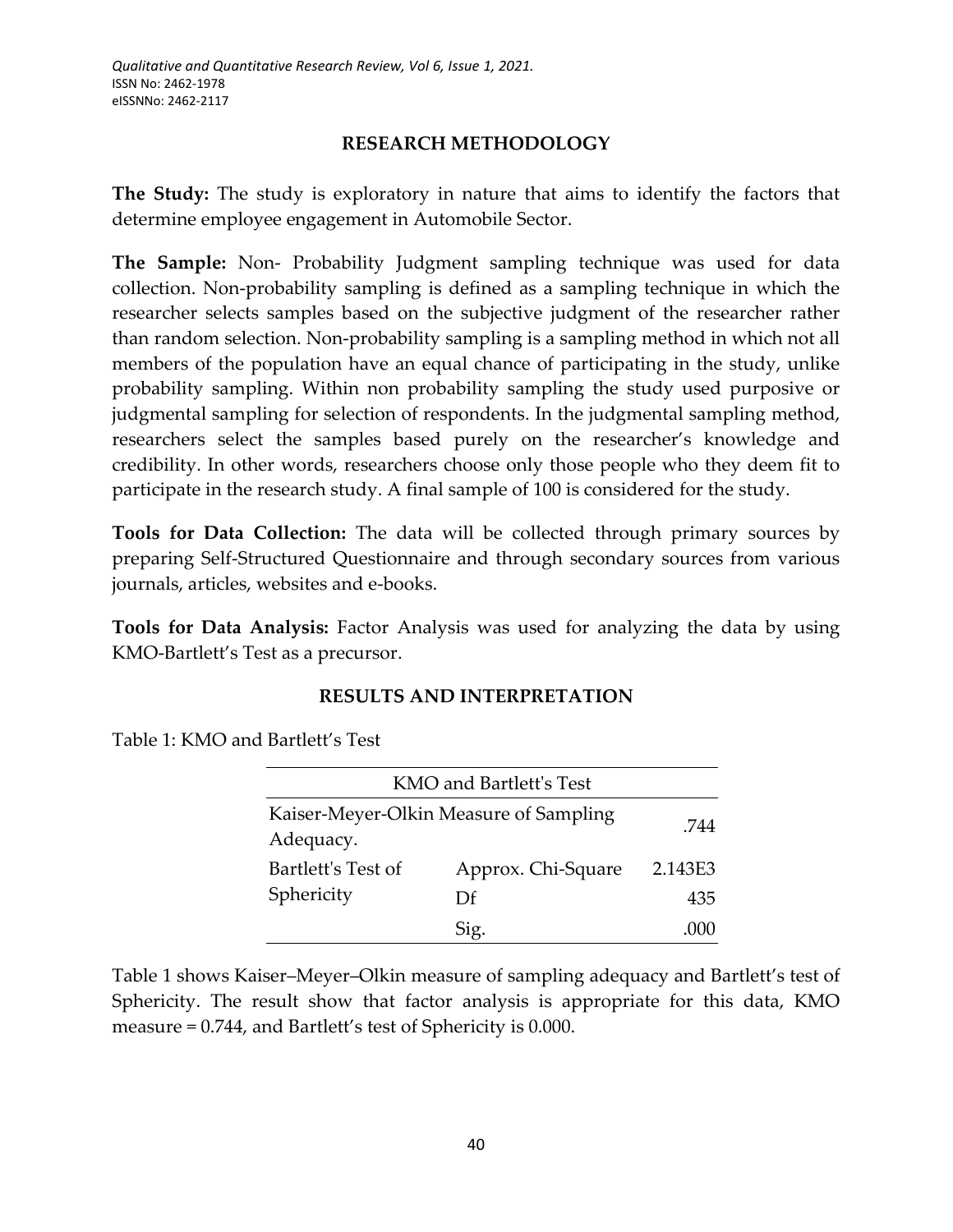| <b>Factor Name</b>       | Item           | Item Load | Factor Load | Variance % | $\Sigma$ Variance % |
|--------------------------|----------------|-----------|-------------|------------|---------------------|
| Personal &               | 15             | .775      |             |            |                     |
| Professional             | 18             | .749      |             |            |                     |
| Growth                   | 16             | .733      | 3.967       | 12.056     | 12.056              |
|                          | 17             | .689      |             |            |                     |
|                          | 20             | .546      |             |            |                     |
|                          | 21             | .475      |             |            |                     |
| <b>Work Environment</b>  | $\mathfrak{Z}$ | .867      |             |            |                     |
|                          | 5              | .773      | 2.325       | 11.249     | 23.305              |
|                          | $\mathbf{1}$   | .685      |             |            |                     |
| Organizational           | 7              | .807      |             |            |                     |
| Culture                  | 28             | .691      |             |            |                     |
|                          | 14             | .589      | 3.073       | 10.915     | 34.220              |
|                          | 26             | .509      |             |            |                     |
|                          | 9              | .477      |             |            |                     |
|                          | 6              | .843      |             |            |                     |
| Employee                 | $\overline{4}$ | .573      |             |            |                     |
| Empowerment              | 30             | .558      | 2.952       | 10.617     | 44.837              |
|                          | 19             | .551      |             |            |                     |
|                          | 8              | .427      |             |            |                     |
| Workplace                | 11             | .833      |             |            |                     |
| Wellness                 | 13             | .633      | 2.042       | 7.900      | 52.738              |
|                          | 12             | .578      |             |            |                     |
| Employee                 | 29             | .825      |             |            |                     |
| Engagement               | 27             | .648      | 2.094       | 7.687      | 60.425              |
|                          | 25             | .621      |             |            |                     |
| <b>Work Life Balance</b> | 22             | .849      |             |            |                     |
|                          | 23             | .824      | 2.315       | 7.671      | 68.096              |
|                          | 24             | .642      |             |            |                     |

#### Table 2: Factor Analysis Table

#### **FACTORS IDENTIFIED**

#### **Factor 1: Personal & Professional Growth**

The highest factor loading of 3.967 in automobile sector is Personal & professional growth of the employees as it plays the most important role in sustaining employee engagement. The items falling under this are: alignment with company goals, job role correlates with company success, career development and challenging job role with item loads of .775, .749, .733, .689,. .546, and .479 respectively. . This is validated with the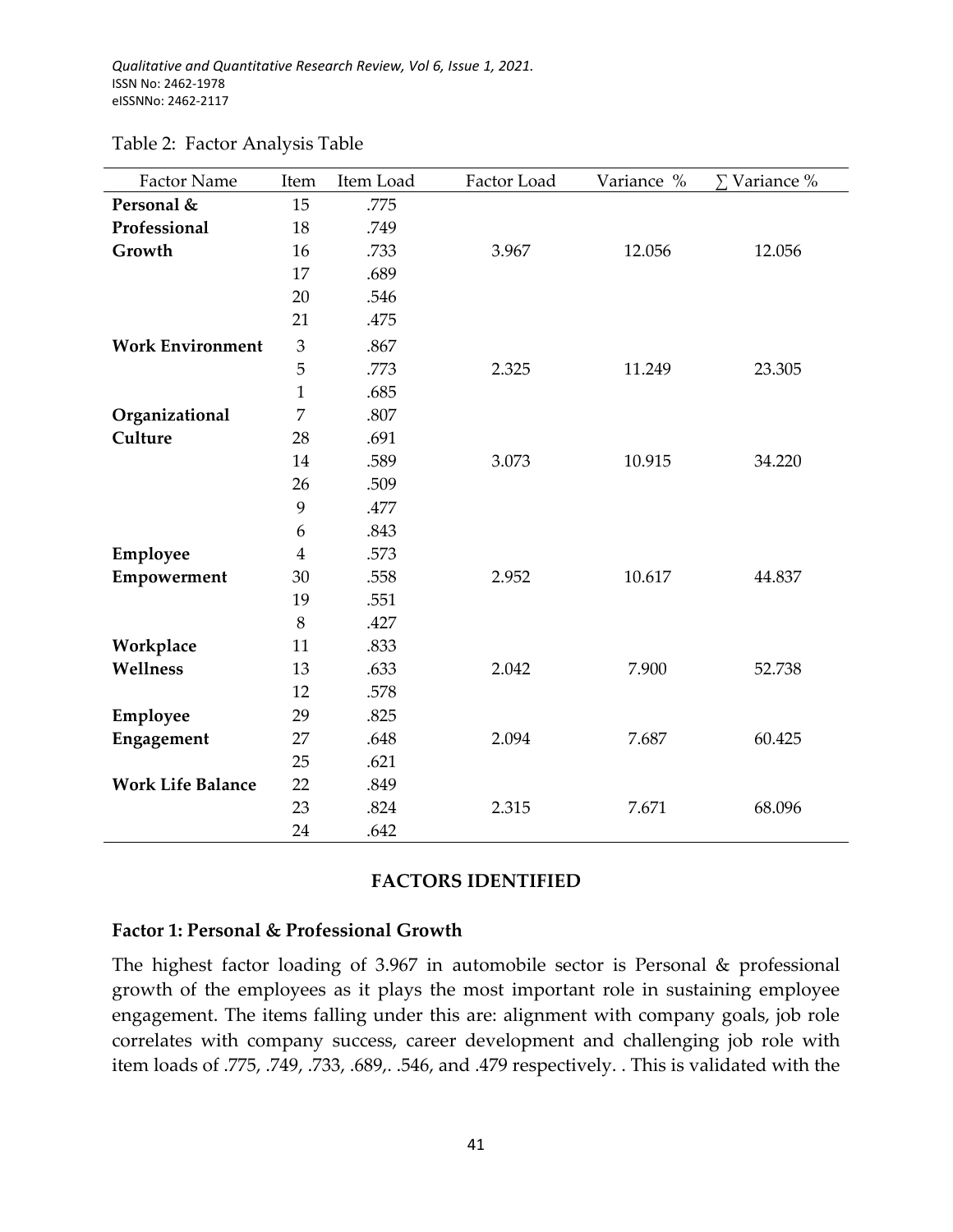conclusions of Hynes' study (2012) in which all the participants declared that career growth is a crucial determinant of job performance and engagement.

## **Factor 2: Work Environment**

The second factor is Work Environment with a load of 2.325 which comprises of statements like: positive & motivating vibes, proud to be part of company and looking forward to go work each morning. The item loads are .867, .773 and .685 respectively. This is in tune with the study of (Schramm et al., 2013) that organizations that have a vigorous and favorable workplace environment are more viable than their competitors.

## **Factor 3: Organizational Culture**

The third factor with third highest factor loading of 3.073 is Organizational Culture with 5 items with loads of .807, .691, .589, .509 and .477. The underlying statements are: socially responsible organization, respectful culture, good peer relationships. This is supported by (Kompaso & Sridevi, 2010) study that states that organizations are required to provide a psychologically safe workplace to increase employee engagement. They explained that engaged employees tend to have an emotional connect with the organization. This factor is further substantiated by (Asplund et al., 2007; Corporate Executive Board, 2004; Kahn, 1990; O'Neal & Gebauer, 2006; Paradise, 2008) that healthy relationships between supervisors and employees bolstered the feeling of security that employees experienced, especially during sharing of their thoughts and ideas.

## **Factor 4: Employee Empowerment**

The fourth factor is Employee Empowerment with a load of 2.952. The statements under this factor are: empowered employees, provided all resource to perform job, trust in management and diversity and inclusions with item loads of .843, .573, .558, .551 and .427 respectively. This is in tune with the findings of Hynes (2012) that employees who feel empowered to perform their jobs and are aware of more opportunities for advancement exhibit enhanced employee engagement.

## **Factor 5: Workplace Wellness**

The fifth factor is Workplace wellness with a factor load of 2.042. The items falling under this are: physical & mental wellbeing, health policies & fitness initiatives and hygienic canteen with item loads of .833, .633 and .578. This factor is corroborated by a study conducted in Great Britain after surveying 10,000 NHS, Institute of Employment Studies (Robinson et al., 2004) underlining that a feeling of being valued and involved was a major motivating force behind employee engagement. Factors such as involvement in decision making, the degree to which employees feel that they are able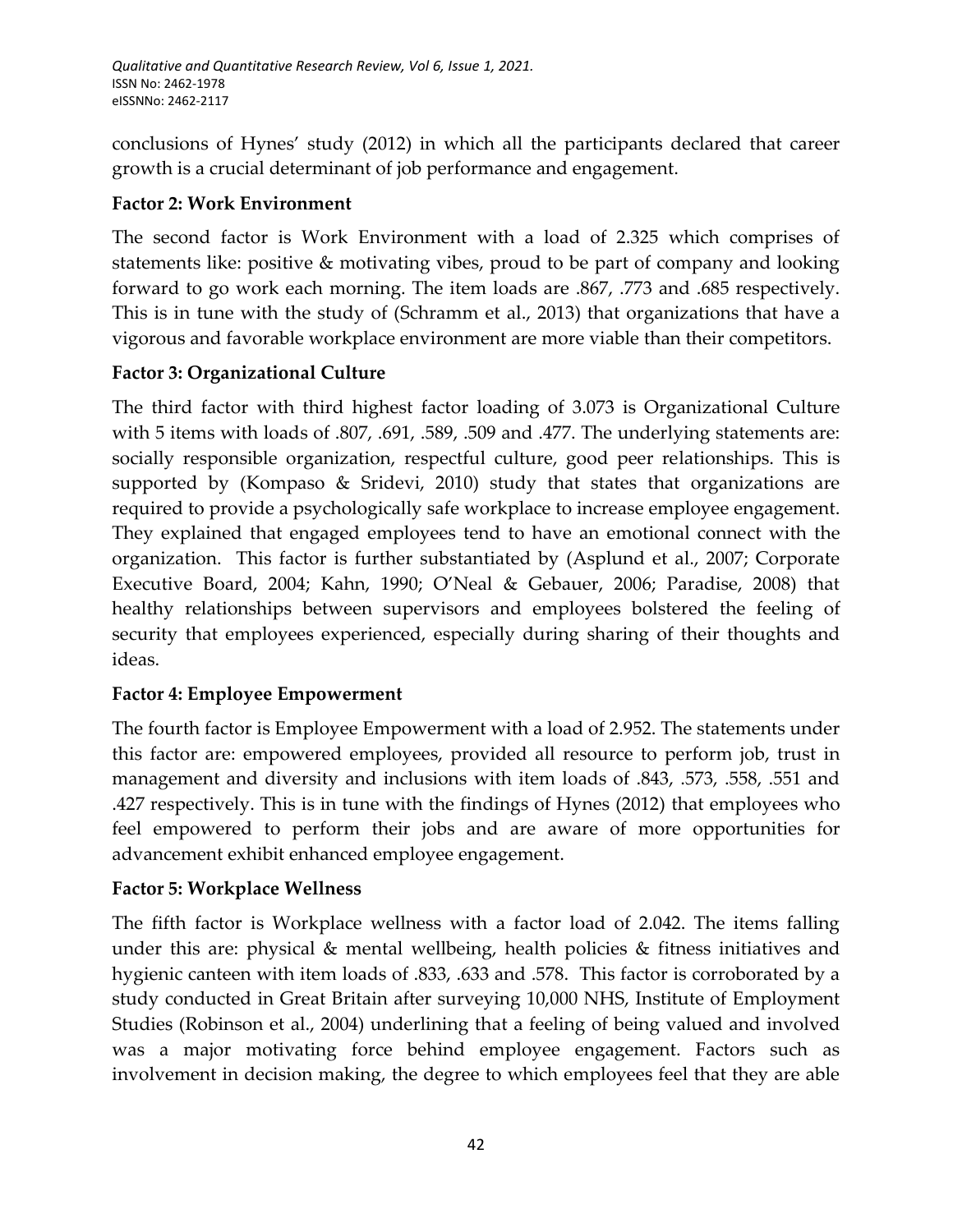to share their ideas, the likelihood of growing in their jobs and the extent to which the organization is concerned for health and well-being of employees.

## **Factor 6: Employee Encouragement**

The sixth factor with a factor loading of 2.094 is Employee Encouragement. The items falling under this are: ideas/opinions are welcomed, employee opinions are valued and comfortable giving feedback to supervisors with factor loads of .825, .648 and .621 respectively. Researches and studies by CIPD, Aon Hewitt, Gallup, IES (see chapter 3), Society for Human Resource Management (SHRM), Corporate Leadership Council (CLC) nebo Mercer demonstrate that employee engagement factors consist of supervisors and co-workers relationships, along with confidence in their skill sets for effective discharge of their jobs and organizational contribution.

### **Factor 7: Work-life Balance**

The factor loading for Work-life-balance is 2.315 with item loads of .849, .842 and .642 comprising of the statements- I am not stressed with deadlines & workloads, I am not working on weekend & holidays and I get significant time to spend with my friends & family respectively. This is endorsed by Susi.S et al (2011) in their work where they highlighted that work-life balance and employee engagement are crucial yardsticks for high performing firms. Organizations that are acknowledged as a 'best place to work' or an 'employer of choice' tend to garner advantages related to profits and reputation. As per Klun (2008) "Generations X and Y are keeping the pressure on companies to devise flexible, innovative options that give high performing employees more choice and control in managing the competing demands of work and family" (Klun 2008)

## **CONCLUSION**

The findings of the present study assert the value of employee engagement in the automobile sector. The factors majorly impacting the employee engagement in automobile sector are: Personal & professional growth, work environment, organizational culture, workplace wellness, employee empowerment, communication and work-life balance. Employee engagement interventions are essential and desirable in the contemporary business scenario as employers try to find modes to enhance employee motivation and to develop committed employees. Organizations that look beyond monitory compensation, and are able to provide career progression, nonmonetary benefits, environment of flexibility and stimulating job profiles and roles are sought after especially by the newer generation.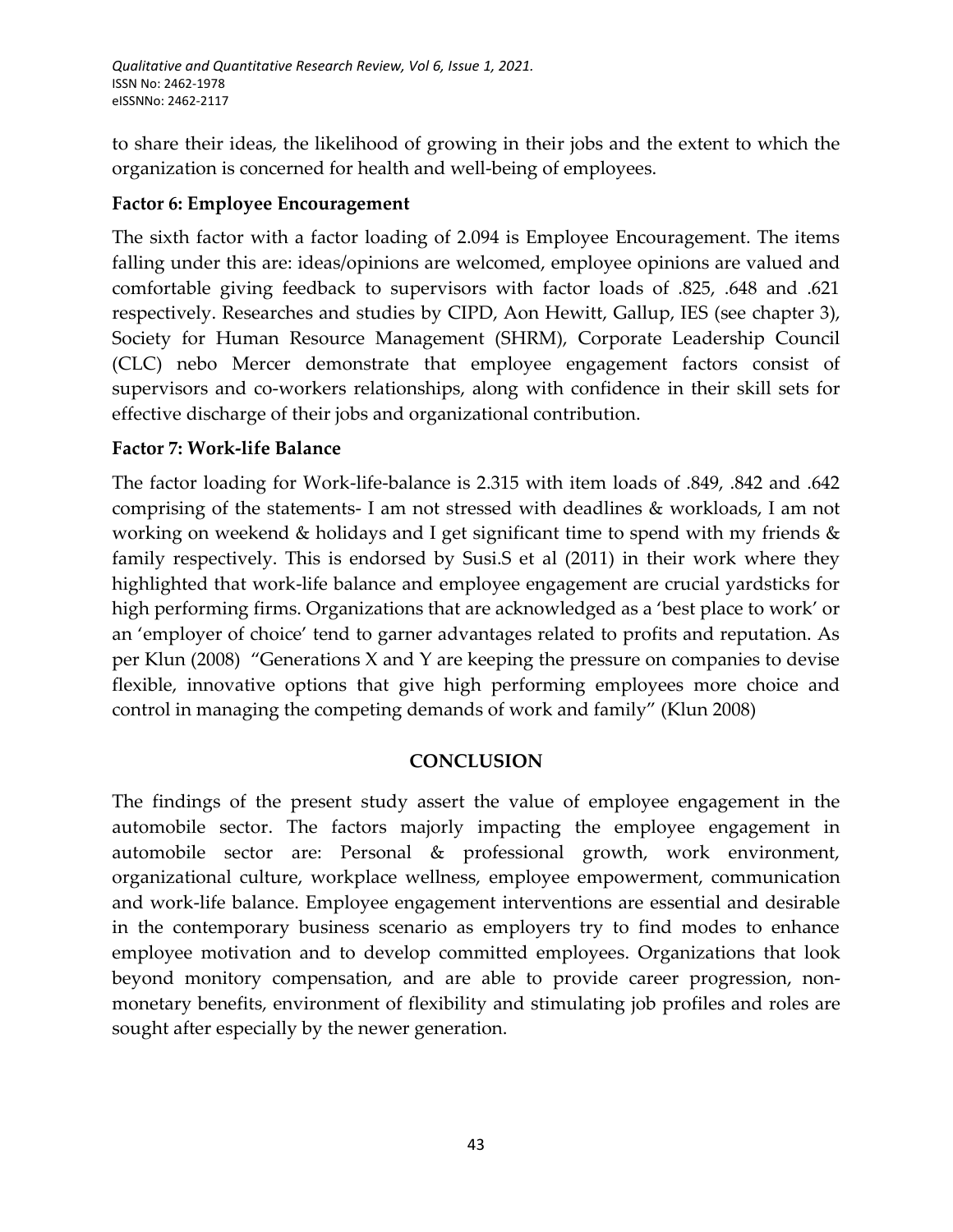#### **REFERENCES**

- Asplund, J., Fleming, J. H., & Harter, J. (2007, November). *Return on investment in engaging employees.* Gallup Management Press. Retrieved February 15, 2008 from URL: [http://gmj.gallup.com/content/102523/Return-Investment-Engaging-](http://gmj.gallup.com/content/102523/Return-Investment-Engaging-Employees%20.aspx)[Employees .aspx](http://gmj.gallup.com/content/102523/Return-Investment-Engaging-Employees%20.aspx)
- Buhlam, N, W. & Thomas H. Lee (2019). "When patient experience and employee engagement both improve, hospitals ratings and Profit climbs". Harvard Business Review, May 09, 2019.
- CIPD (2011). Sustainable organisation performance. What really make the difference? Retrieved from URL: [http://www.alanwingrove.com/wp-content/uploads/](http://www.alanwingrove.com/wp-content/uploads/%202011/02/CIPD-Sustainable-Organisation-Performance.pdf)  [2011/02/CIPD-Sustainable-Organisation-Performance.pdf.](http://www.alanwingrove.com/wp-content/uploads/%202011/02/CIPD-Sustainable-Organisation-Performance.pdf)
- CLC (2004). *Driving performance and retention through employee engagement.* Retrieved from [https://nanopdf.com/download/driving-performance-and-retention](https://nanopdf.com/download/driving-performance-and-retention-through-employee-engagement_pdf)through [-employee-engagement\\_pdf.](https://nanopdf.com/download/driving-performance-and-retention-through-employee-engagement_pdf)
- Corporate Executive Board, (2004). Driving performance and retention through employee engagement. Washington, DC: Author. *Excellence, 27*(6), 14-20
- Goyal, A.K., Gupta, N. & Rastogi, R. (2013). Measuring the level of employee engagement: a study from Indian automobile sector. *International Journal of Indian Culture and Business Management, 6*(1). 5 – 21.
- Hewitt, A. (2017). Trends in global employee engagement. Retrieved from [https://www.aon.com/unitedkingdom/attachments/trp/2017-Trends-in-Global-](https://www.aon.com/unitedkingdom/attachments/trp/2017-Trends-in-Global-Employee-Engagement.pdf)[Employee-Engagement.pdf.](https://www.aon.com/unitedkingdom/attachments/trp/2017-Trends-in-Global-Employee-Engagement.pdf)
- Hynes, G. E. (2012). Improving employees' interpersonal communication competencies: A qualitative study. *Business Communication Quarterly, 75*, 466–475. doi:10.1177/1080569912458965.
- IES. (2004). *The drivers of employee engagement*. Retrieved from URL: http:// ctrtraining.co.uk/documents/TheDriversofEmployeeEngagement.IESReport408. pdf.
- Joshi, R.J., & Sodhi, J.S. (2011). Drivers of employee engagement in Indian organizations. *The Indian Journal of Industrial Relations,* 162-182.
- Kahn, W.A. (1990). Psychological conditions of personal engagement and disengagement at work. *Academy of Management Journal, 33*(4), 692-724.
- Klun, S. (2008). Work-Life Balance Is a Cross-Generational Concern—and a Key to Retaining High Performers at Accenture, *Global business and Organizational Excellence, 27*(6), 14-20.